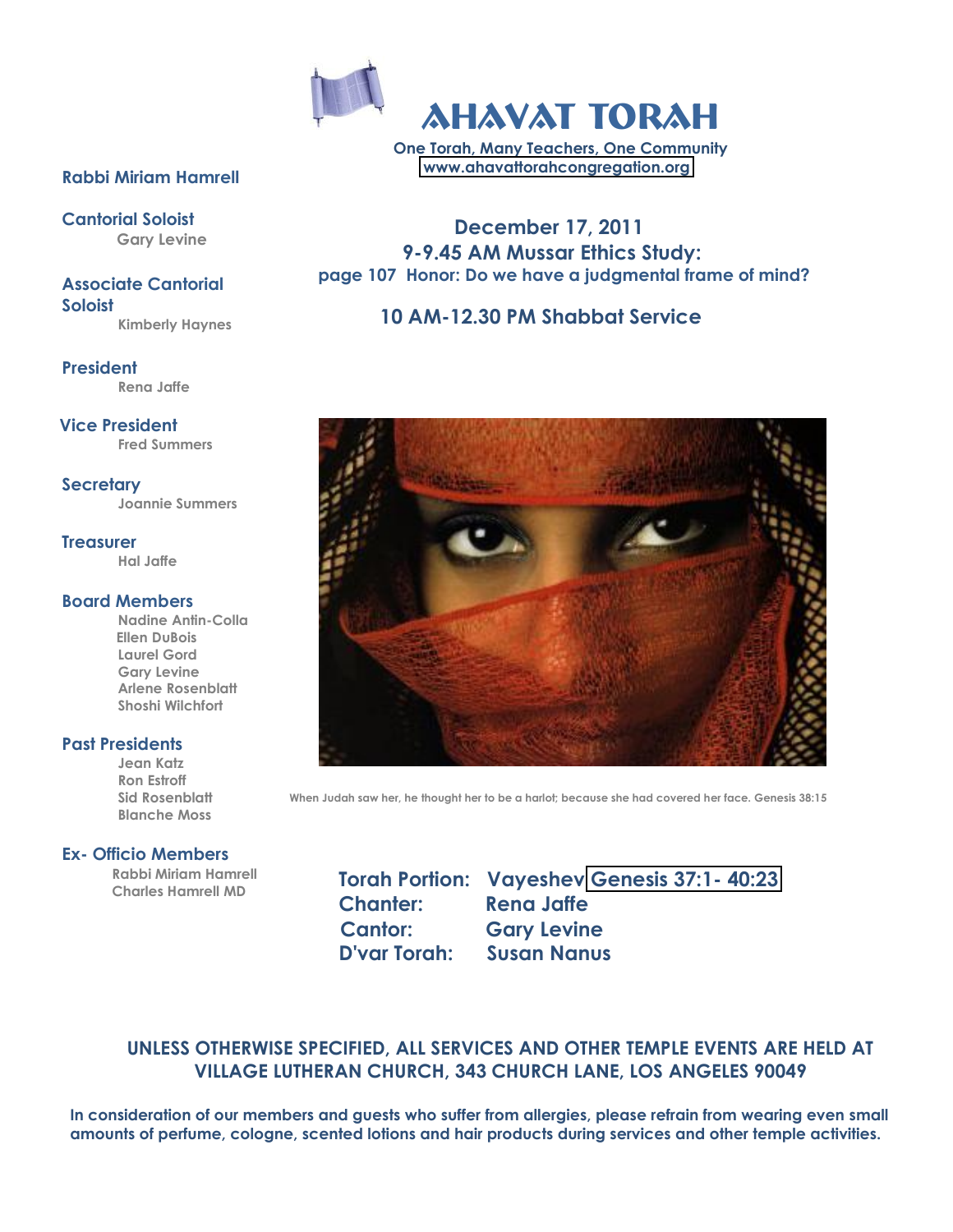# Rabbi's Message



#### "... and Joseph brought evil tales about them to their father" 37:2.

Rashi explains that any evil Joseph saw in his brothers, the sons of Leah, he would tell his father: 1) that they ate limbs from living animals, 2) that they demeaned the sons of the handmaids by calling them slaves, and 3) that they were suspected of illicit sexual relationships. For these three tales & lies he was punished: 1) for telling that they slaughtered a kid 2) about calling the handmaids slaves, "Joseph was sold as a slave, and 3)

concerning the illicit sexual relationship, Putifar, his master's wife tore a piece of his dress off of Joseph." Rashi continues explaining "tales about them, as "gossip, slander, whatever evil he could tell about them he told. It is like making the lips of the sleeping speak."

#### What do we learn from this?

God blessed us with the powerful tool of speech. Some of our early rabbis said that Joseph's evil report to Jacob regarding his brothers was one of the causes that brought about the enslavement in Egypt. The Talmud teaches us that when a person gossips, it is as if he kills three people: the one who says it, the one who listens, and the subject of the gossip.

Someone who puts another person to shame is even worse than the gossiper. We learn from this week's Torah portion that Tamar was almost killed, yet she did not reveal Judah's name and put him to shame in public. The Hafetz Haim teaches that most of the confessions we do on Yom Kippur are related to verbal sins. "For any moment when a person closes his mouth, and refrains from saying what was on his mind, he will merit to benefit from the Hidden Light."

Before the Amidah section in our morning prayer service there is a line, "May you open my lips so I may declare your glory." May we not only declare God's glory, but see the glory of God in every person we meet. With this insight we can well understand what King Solomon writes in Proverbs (18:21): "Death and life is in the power of the tongue." May we use the power of our speech to create world, and not destroy it."

May we create a fence around our words, so we may never come to hurt another. May we find many opportunities to express our love and care for the other. May we be a source of blessing and not gossip in our circle of life.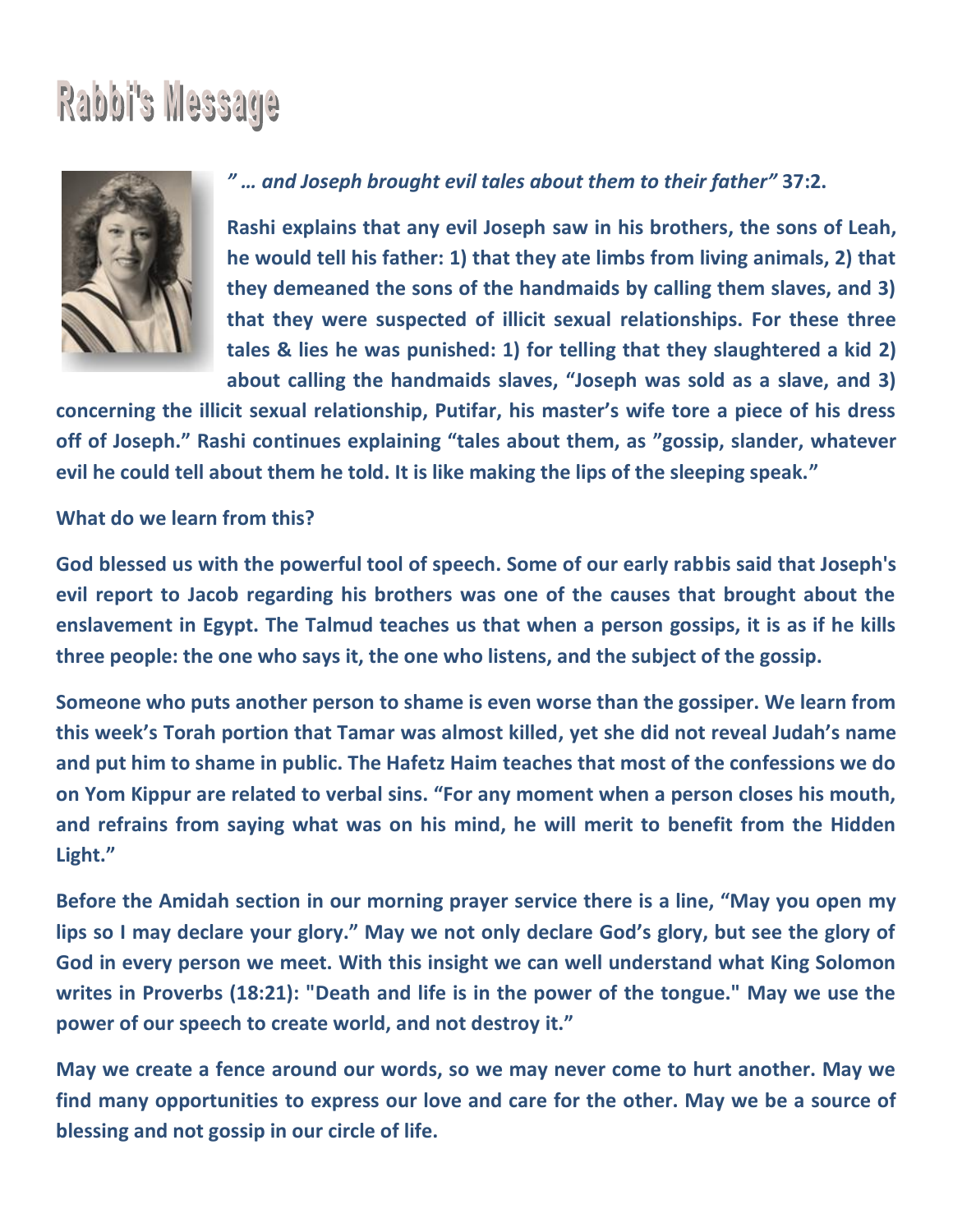# **SOCIAL ACTION**



The next Children's Institute activity will be **THIS Saturday, December 17, from 2-5 PM**. It will be a fun event. We will baking Christmas cookies with the families and children, making Stone soup, reading Stone Soup, and making garlands. We are inviting Children's Institute families and AT members to bring a variety of vegetarian soup ingredients. Please contact Laurel if you have cookie cutters, cookie sheets or cookie decorating equipment we can use. We will be carpooling from Ahavat Torah after a quick lunch, or meet us there at 2 PM. Come celebrate the holidays by bringing joy to families in need.

### Come to Washington D.C. with the JWW Advocacy Delegation

February 28 - March 1, 2012



Raise your voice against genocide. Demand improved protection for women.



**FIGHT GENOCIDE DO NOT STAND IDLY BY** 

Details at http://www.jewishworldwatch.org/takeaction/events/hear-her-voice

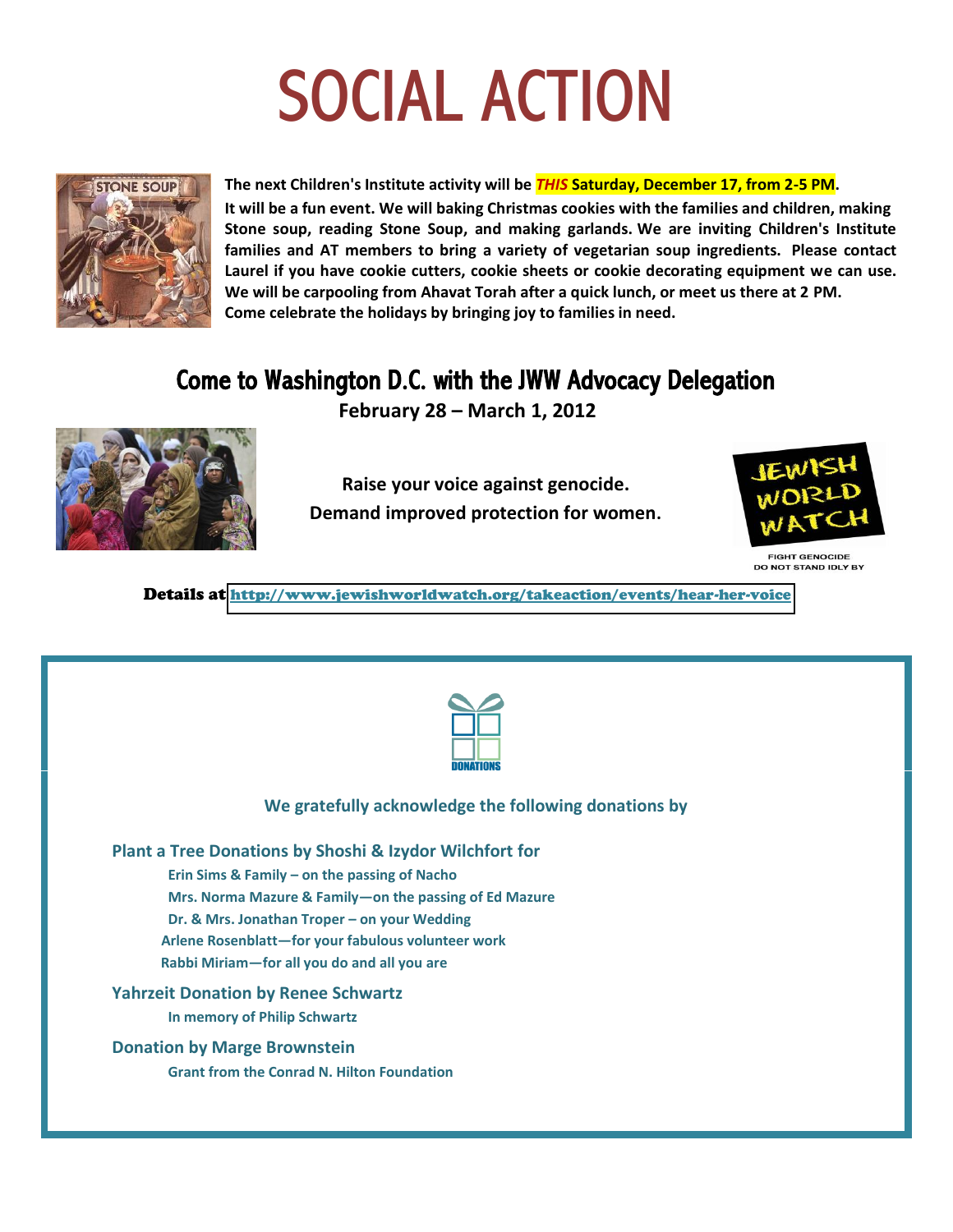

\$15 per person, children under 10, no charge

Please R.S.V.P. to Blanche Moss 310-271-4042 or moimoss@aol.com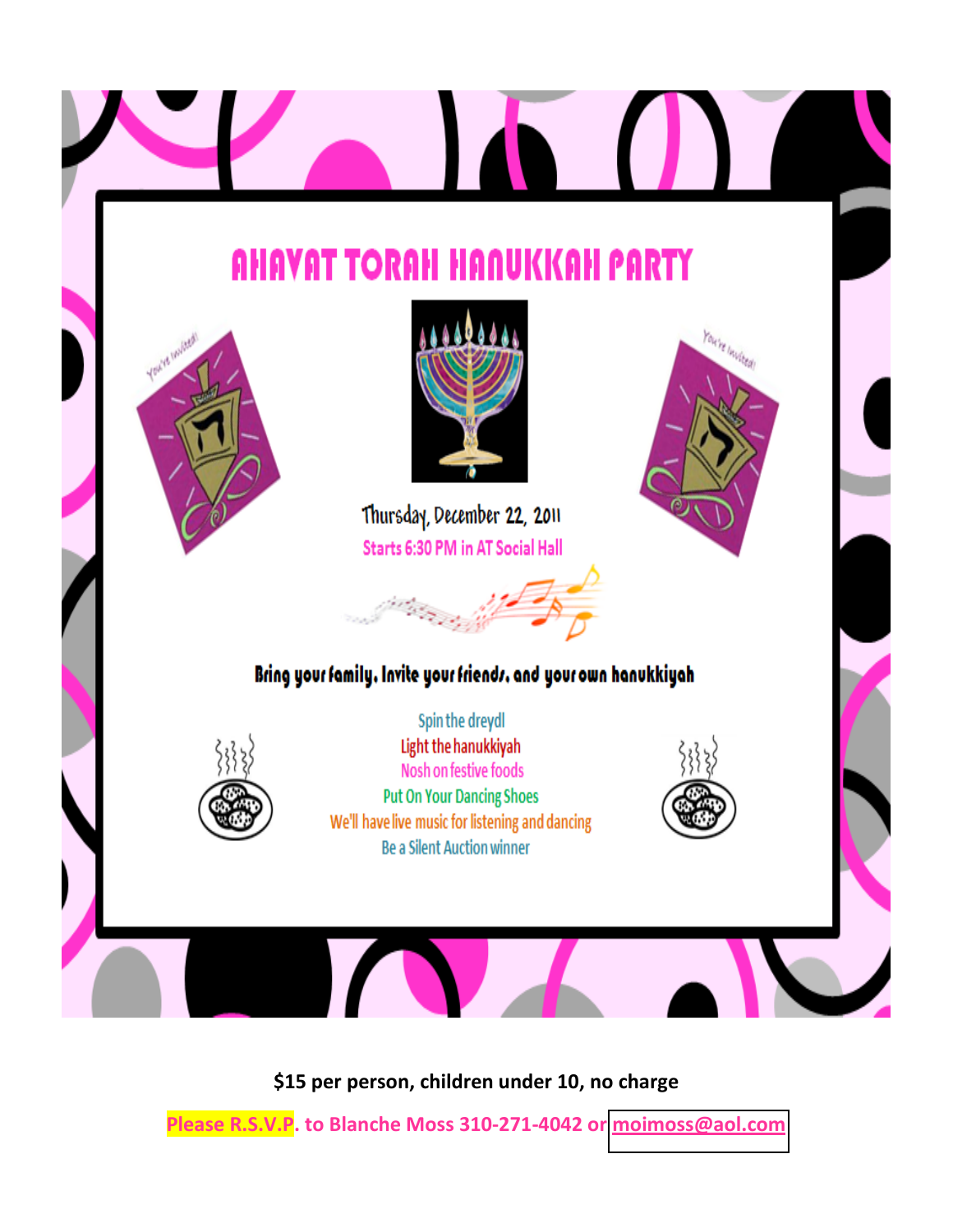#### **!!!!!!!!!!!!!!!!!!!!!!!!!!!!!!!!!!!!!!!!!!!!!!!!!!!!!!!!!!!!!!!!!!!!!!MEMBER NEWS**



**Mazel tov to Val and Lenny Eule on the birth of their granddaughter, Lena!Rose. May God continue to bless you, and your whole family with many blessed days like now. May God's blessings be upon Caron, David and sweet Lena for a life, filled with good health, love and happiness. Amen. Rabbi Miriam**